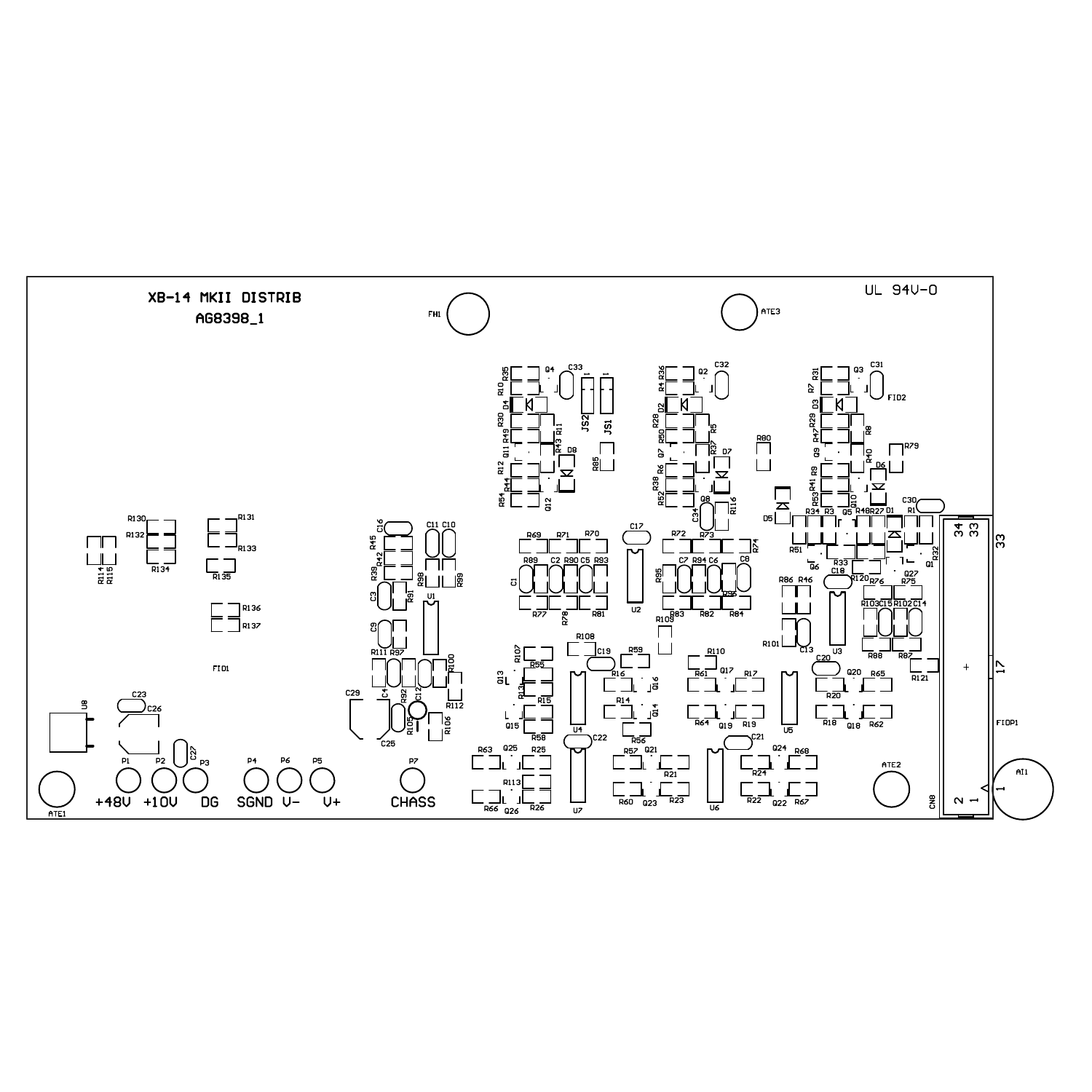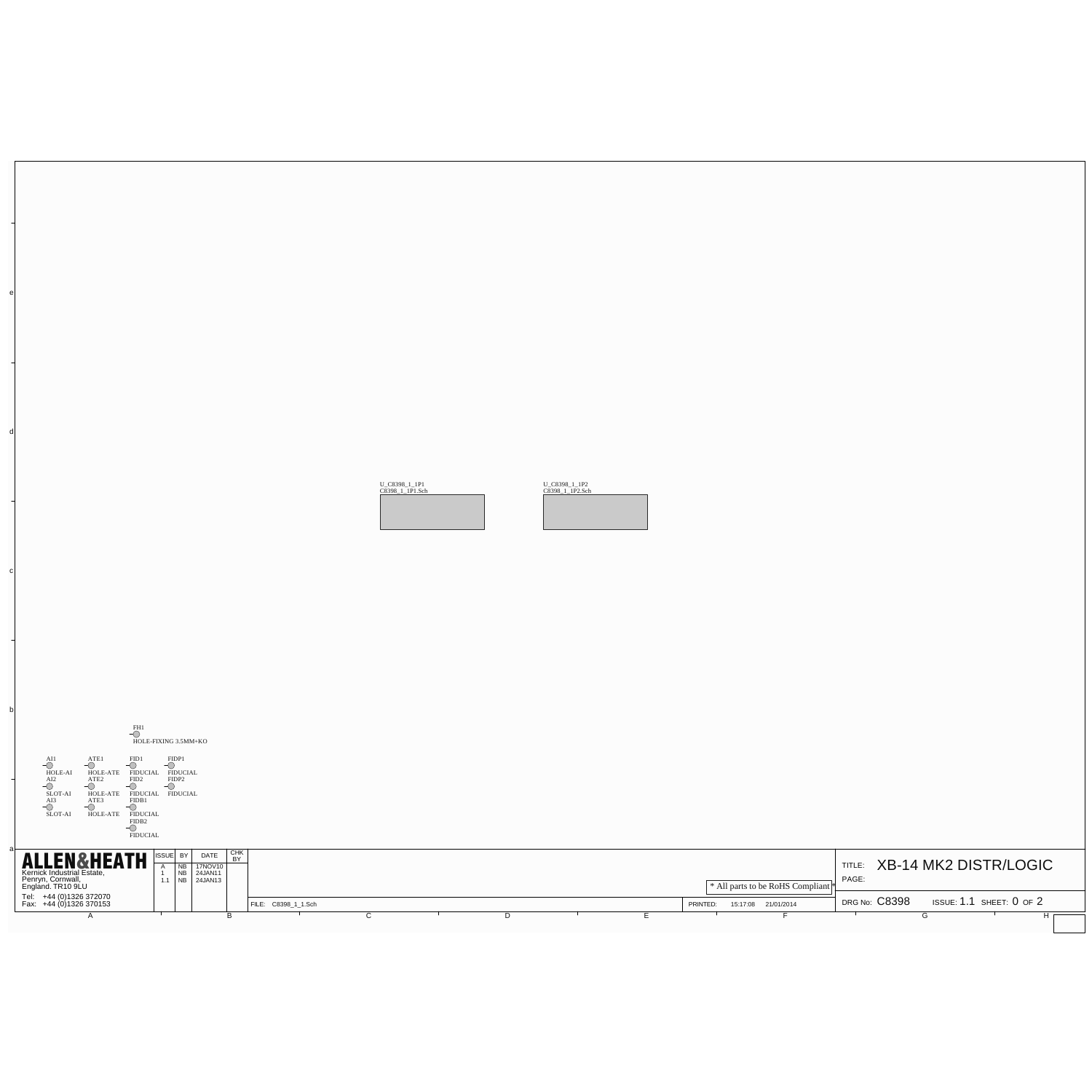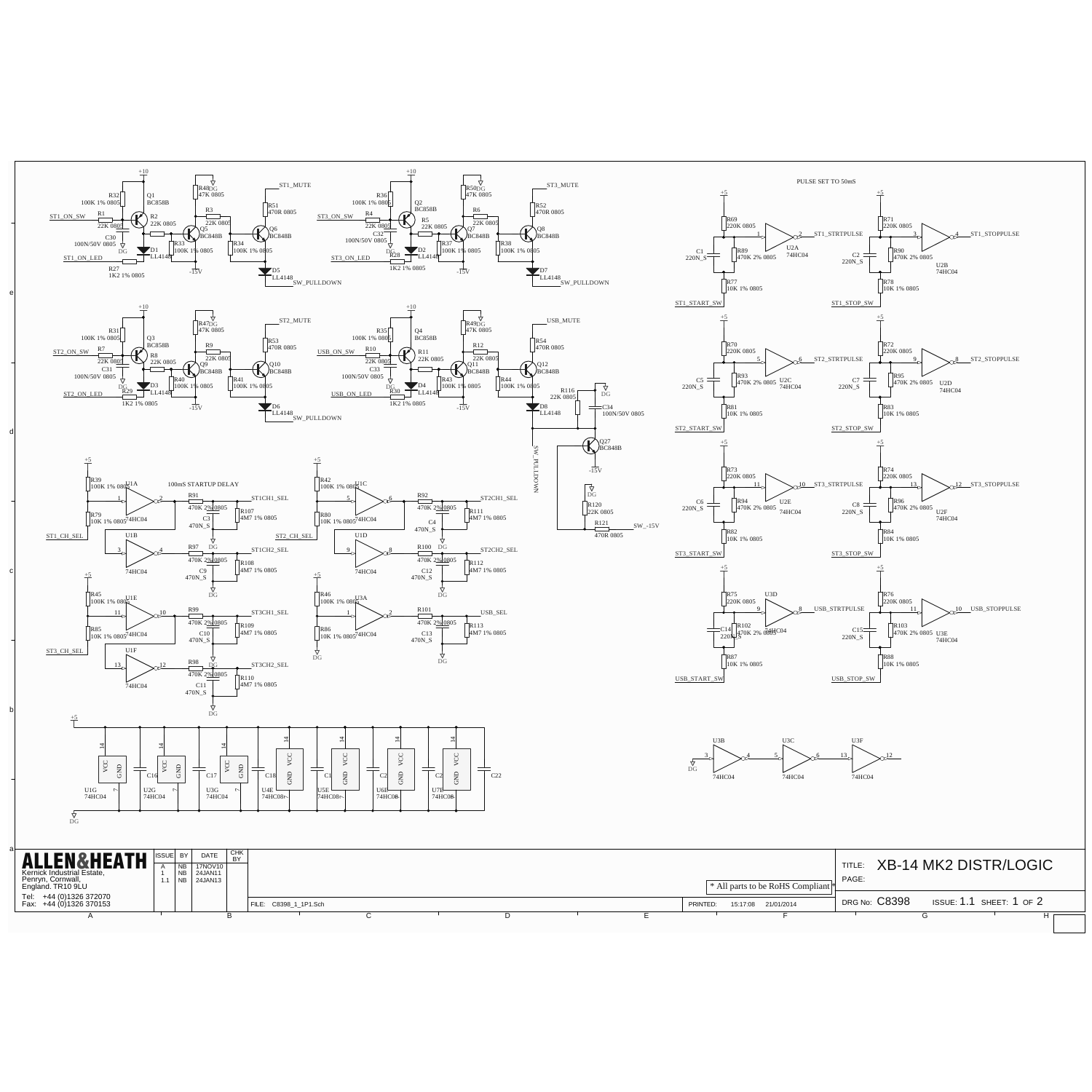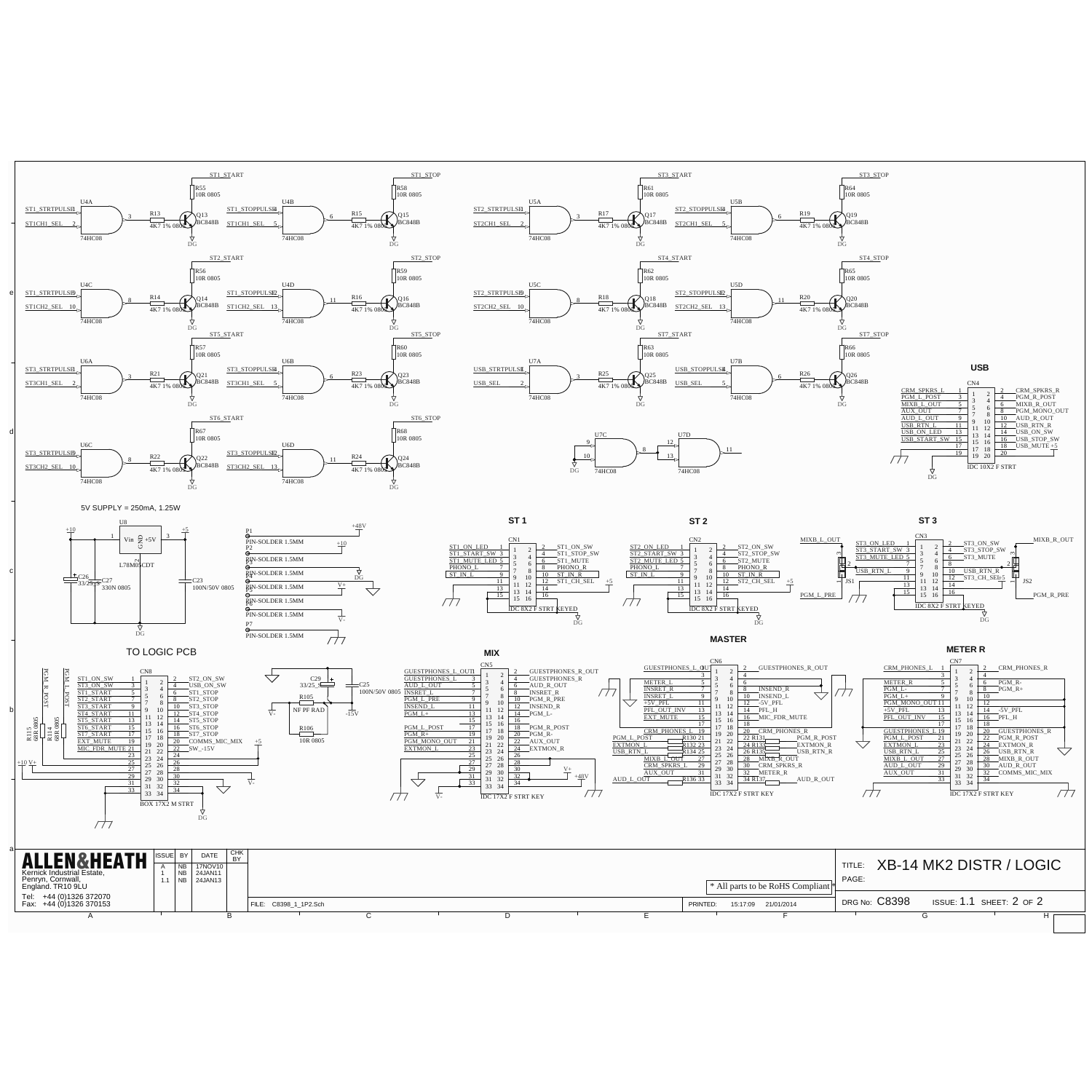| Designator      | Description                                 | <b>A&amp;H PART</b> |
|-----------------|---------------------------------------------|---------------------|
| C <sub>1</sub>  | CAPACITOR CERAMIC SMD0805 33P (AF4887)      | AF4887              |
| C <sub>2</sub>  | CAPACITOR CERAMIC SMD0805 33P (AF4887)      | AF4887              |
| C <sub>3</sub>  | CAPACITOR CERAMIC SMD0805 33P (AF4887)      | AF4887              |
| C <sub>4</sub>  | CAPACITOR CERAMIC SMD0805 47N (AF4889)      | AF4889              |
| C <sub>5</sub>  | CAPACITOR CERAMIC SMD0805 10N 50V (AF2849)  | AF2849              |
| C <sub>6</sub>  | CAPACITOR ELECTROLYTIC 330uF 25V (AF0227)   | AF0227              |
| C7              | CAPACITOR ELECTROLYTIC 330uF 25V (AF0227)   | AF0227              |
| C <sub>8</sub>  | CAPACITOR CERAMIC SMD0805 100N 50V (AF2851) | AF2851              |
| C <sub>9</sub>  | CAPACITOR CERAMIC SMD0805 100N 50V (AF2851) | AF2851              |
| C10             | CAPACITOR CERAMIC SMD0805 100N 50V (AF2851) | AF2851              |
| C11             | CAPACITOR CERAMIC SMD0805 100N 50V (AF2851) | AF2851              |
| C12             | CAPACITOR CERAMIC SMD0805 100N 50V (AF2851) | AF2851              |
| C <sub>13</sub> | CAPACITOR CERAMIC SMD0805 100N 50V (AF2851) | AF2851              |
| C <sub>14</sub> | CAPACITOR CERAMIC SMD0805 100N 50V (AF2851) | AF2851              |
| C15             | CAPACITOR CERAMIC SMD0805 100N 50V (AF2851) | AF2851              |
| C16             | CAPACITOR CERAMIC SMD0805 100N 50V (AF2851) | AF2851              |
| C <sub>17</sub> | CAPACITOR CERAMIC SMD0805 100N 50V (AF2851) | AF2851              |
| C18             | CAPACITOR ELECTROLYTIC 1uF 63V (AF0210)     | AF0210              |
| C <sub>19</sub> | CAPACITOR ELECTROLYTIC 47uF 25V (AF0208)    | AF0208              |
| C <sub>20</sub> | CAPACITOR ELECTROLYTIC 47uF 25V (AF0208)    | AF0208              |
| C <sub>21</sub> | CAPACITOR ELECTROLYTIC 47uF 25V (AF0208)    | AF0208              |
| C22             | CAPACITOR ELECTROLYTIC 47uF 25V (AF0208)    | AF0208              |
| C <sub>23</sub> | CAPACITOR ELECTROLYTIC 47uF 25V (AF0208)    | AF0208              |
| C <sub>24</sub> | CAPACITOR CERAMIC SMD0805 15P 50V (AF5034)  | AF5034              |
| C <sub>25</sub> | CAPACITOR CERAMIC SMD0805 15P 50V (AF5034)  | AF5034              |
| C <sub>26</sub> | CAPACITOR ELECTROLYTIC 10uF 25V (AF2983)    | AF2983              |
| C27             | CAPACITOR ELECTROLYTIC 10uF 25V (AF2983)    | AF2983              |
| C <sub>28</sub> | CAPACITOR CERAMIC SMD0805 100N 50V (AF2851) | AF2851              |
| C <sub>29</sub> | CAPACITOR CERAMIC SMD0805 100N 50V (AF2851) | AF2851              |
| C30             | CAPACITOR CERAMIC SMD0805 100N 50V (AF2851) | AF2851              |
| C31             | CAPACITOR CERAMIC SMD0805 100N 50V (AF2851) | AF2851              |
| C32             | CAPACITOR ELECTROLYTIC 47uF 25V (AF0208)    | AF0208              |
| C33             | CAPACITOR ELECTROLYTIC 47uF 25V (AF0208)    | AF0208              |
| C34             | CAPACITOR ELECTROLYTIC 47uF 25V (AF0208)    | AF0208              |
| C35             | CAPACITOR ELECTROLYTIC 47uF 25V (AF0208)    | AF0208              |
| C38             | CAPACITOR ELECTROLYTIC 100uF 25V (AF0221)   | AF0221              |
| C39             | CAPACITOR ELECTROLYTIC 100uF 25V (AF0221)   | AF0221              |
| C40             | CAPACITOR ELECTROLYTIC 100uF 25V (AF0221)   | AF0221              |
| C41             | CAPACITOR ELECTROLYTIC 100uF 25V (AF0221)   | AF0221              |
| C42             | CAPACITOR CERAMIC SMD0805 33P (AF4887)      | AF4887              |
| C43             | CAPACITOR CERAMIC SMD0805 33P (AF4887)      | AF4887              |
| C45             | CAPACITOR CERAMIC SMD0805 33P (AF4887)      | AF4887              |
| C46             | CAPACITOR CERAMIC SMD0805 33P (AF4887)      | AF4887              |
| C47             | CAPACITOR CERAMIC SMD0805 33P (AF4887)      | AF4887              |
| C48             | CAPACITOR CERAMIC SMD0805 33P (AF4887)      | AF4887              |
| C50             | CAPACITOR ELECTROLYTIC 47uF 25V (AF0208)    | AF0208              |
| C51             | CAPACITOR ELECTROLYTIC 47uF 25V (AF0208)    | AF0208              |
| C52             | CAPACITOR CERAMIC SMD0805 100N 50V (AF2851) | AF2851              |
| CN <sub>1</sub> | XLR 3 PIN MALE WITH GROUND (AL2413)         | AL2413              |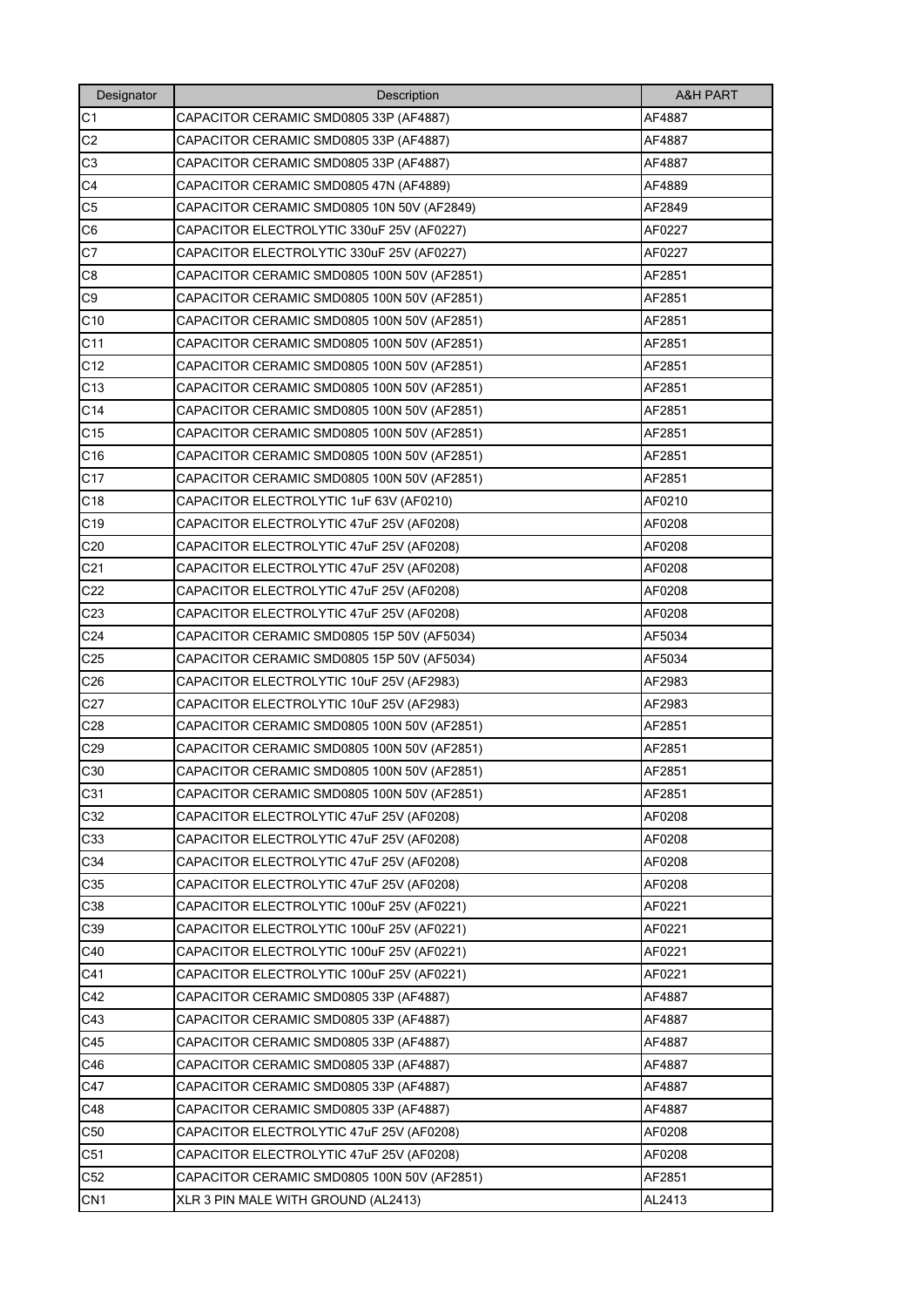| CN2             | XLR 3 PIN MALE WITH GROUND (AL2413)                     | AL2413 |
|-----------------|---------------------------------------------------------|--------|
| CN <sub>3</sub> | RCA PHONO SINGLE 90DEG (AL4895)                         | AL4895 |
| CN4             | JACK SOCKET HORIZONTAL 6 PIN HEADPHONE()loco (AL6893)   | AL6893 |
| CN5             | Connector IDC, Molex Type 0.1" Pitch 17x2 pins (AL4345) | AL4345 |
| CN <sub>6</sub> | Connector IDC, Molex Type 0.1" Pitch 10x2 pins (AL4336) | AL4336 |
| D <sub>1</sub>  | DIODE SIGNAL SMD BAS16 (AE3352)                         | AE3352 |
| D <sub>2</sub>  | DIODE SIGNAL SMD BAS16 (AE3352)                         | AE3352 |
| MTR1            | LED BAR 12 TOMB LEDS IN HOUSING 8G,3Y,1R (AE5474)       | AE5474 |
| Q1              | TRANSISTOR PNP BC858B (AE3042)                          | AE3042 |
| Q2              | TRANSISTOR PNP BC858B (AE3042)                          | AE3042 |
| Q3              | TRANSISTOR PNP BC858B (AE3042)                          | AE3042 |
| Q4              | TRANSISTOR NPN BC848B (AE3332)                          | AE3332 |
| Q5              | TRANSISTOR NPN BC848B (AE3332)                          | AE3332 |
| Q6              | TRANSISTOR NPN BC846 (AE6061)                           | AE6061 |
| Q7              | TRANSISTOR NPN BC846 (AE6061)                           | AE6061 |
| Q8              | TRANSISTOR NPN BC846 (AE6061)                           | AE6061 |
| Q9              | TRANSISTOR PNP BC856A (AE5205)                          | AE5205 |
| R <sub>5</sub>  | RESISTOR CARBON SMD0805 270R 5% (AC4104)                | AC4104 |
| R <sub>6</sub>  | RESISTOR CARBON SMD0805 180R 5% (AC4103)                | AC4103 |
| R7              | RESISTOR CARBON SMD0805 220R 5% (AC0368)                | AC0368 |
| R <sub>8</sub>  | RESISTOR CARBON SMD0805 220R 5% (AC0368)                | AC0368 |
| R <sub>9</sub>  | RESISTOR METAL FILM SMD0805 330R 1% (AC3056)            | AC3056 |
| R <sub>10</sub> | RESISTOR METAL FILM SMD0805 330R 1% (AC3056)            | AC3056 |
| R <sub>11</sub> | RESISTOR METAL FILM SMD0805 330R 1% (AC3056)            | AC3056 |
| R <sub>12</sub> | RESISTOR METAL FILM SMD0805 330R 1% (AC3056)            | AC3056 |
| R <sub>13</sub> | RESISTOR METAL FILM SMD0805 150K 1% (AC5414)            | AC5414 |
| R <sub>14</sub> | RESISTOR METAL FILM SMD0805 10K 1% (AC2841)             | AC2841 |
| R <sub>15</sub> | RESISTOR METAL FILM SMD0805 10K 1% (AC2841)             | AC2841 |
| R <sub>16</sub> | RESISTOR METAL FILM SMD0805 10K 1% (AC2841)             | AC2841 |
| R <sub>19</sub> | RES SMD 68K 1% 0805 METAL FILM AC5427                   | AC5427 |
| R <sub>21</sub> | RES SMD 68K 1% 0805 METAL FILM AC5427                   | AC5427 |
| R <sub>22</sub> | RESISTOR METAL FILM SMD0805 10K 1% (AC2841)             | AC2841 |
| R <sub>23</sub> | RESISTOR METAL FILM SMD0805 10K 1% (AC2841)             | AC2841 |
| R <sub>24</sub> | RESISTOR METAL FILM SMD0805 10K 1% (AC2841)             | AC2841 |
| R <sub>25</sub> | RESISTOR METAL FILM SMD0805 10K 1% (AC2841)             | AC2841 |
| R <sub>26</sub> | RESISTOR METAL FILM SMD0805 10K 1% (AC2841)             | AC2841 |
| R <sub>27</sub> | RESISTOR CARBON SMD0805 0R0 5% (AC2838)                 | AC2838 |
| R <sub>28</sub> | RESISTOR CARBON SMD0805 0R0 5% (AC2838)                 | AC2838 |
| R <sub>29</sub> | RESISTOR CARBON SMD0805 0R0 5% (AC2838)                 | AC2838 |
| R30             | RESISTOR CARBON SMD0805 0R0 5% (AC2838)                 | AC2838 |
| R31             | RESISTOR CARBON SMD0805 100R 5% (AC3026)                | AC3026 |
| R32             | RESISTOR CARBON SMD0805 100R 5% (AC3026)                | AC3026 |
| R33             | RESISTOR METAL FILM SMD0805 33K 1% (AC3532)             | AC3532 |
| R34             | RESISTOR METAL FILM SMD0805 33K 1% (AC3532)             | AC3532 |
| R35             | RESISTOR CARBON SMD0805 47K 5% (AC3035)                 | AC3035 |
| R36             | RESISTOR CARBON SMD0805 47K 5% (AC3035)                 | AC3035 |
| <b>R37</b>      | RESISTOR CARBON SMD0805 47K 5% (AC3035)                 | AC3035 |
| R40             | RESISTOR METAL FILM SMD0805 560R 1% (AC3057)            | AC3057 |
| R41             | RESISTOR METAL SMD0805 820R 1% (AC5491)                 | AC5491 |
| R42             | RESISTOR METAL FILM SMD0805 1K2 1% (AC3059)             | AC3059 |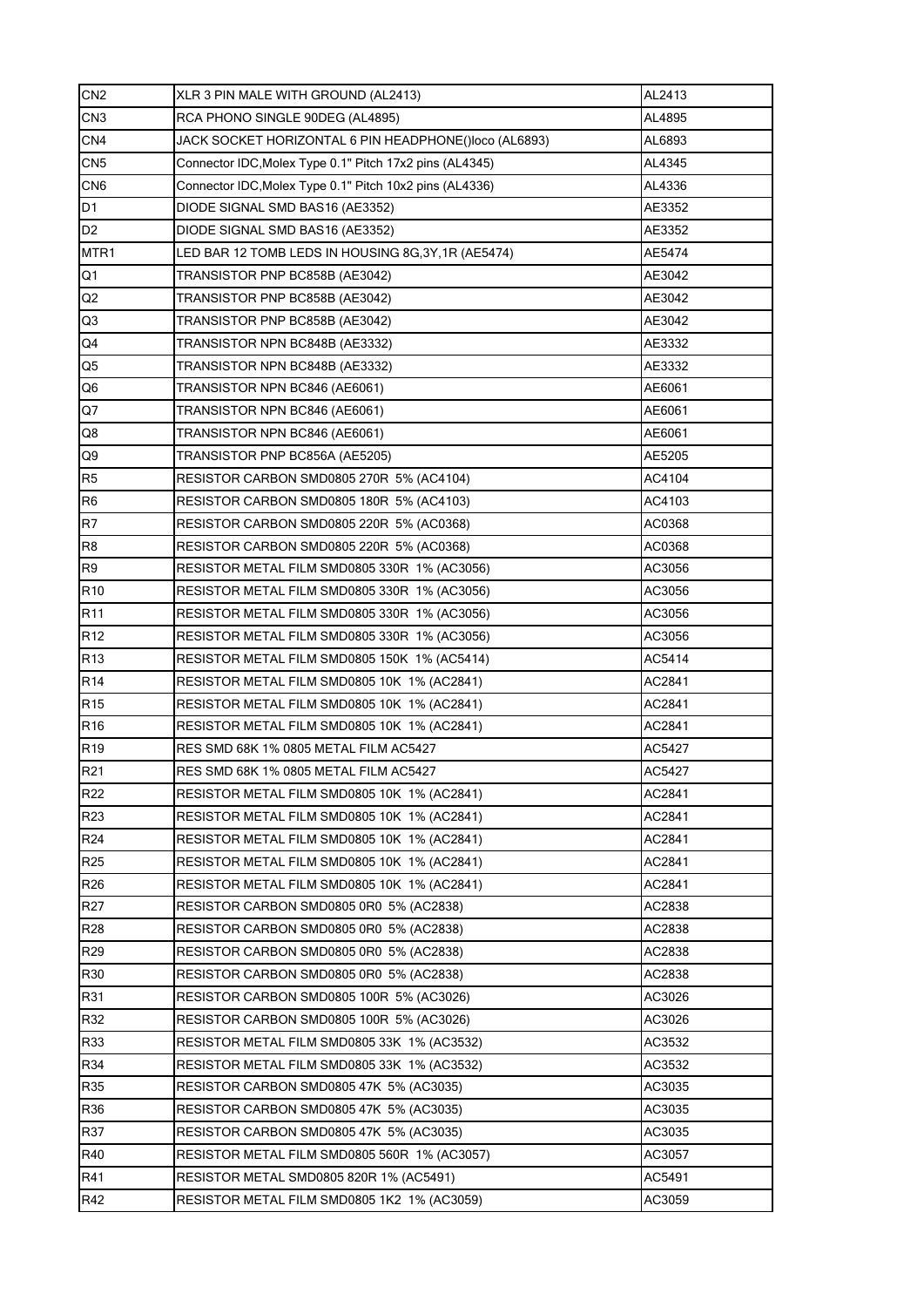| R43             | RESISTOR CARBON SMD0805 1K5 (AC4695)                   | AC4695         |
|-----------------|--------------------------------------------------------|----------------|
| R44             | RESISTOR CARBON SMD0805 5K6 5% (AC4106)                | AC4106         |
| R45             | RESISTOR SMD NOT FITTED 0805                           | <b>NO PART</b> |
| R46             | RESISTOR METAL FILM SMD0805 150K 1% (AC5414)           | AC5414         |
| R47             | RESISTOR METAL FILM SMD0805 2K2 1% (AC0370)            | AC0370         |
| <b>R48</b>      | RESISTOR METAL FILM SMD0805 3K3 1% (AC3061)            | AC3061         |
| R49             | RESISTOR METAL SMD0805 12K 1% (AC5012)                 | AC5012         |
| <b>R50</b>      | RESISTOR METAL FILM SMD0805 1K2 1% (AC3059)            | AC3059         |
| <b>R51</b>      | RESISTOR METAL FILM SMD0805 1K2 1% (AC3059)            | AC3059         |
| R <sub>52</sub> | RES SMD 68K 1% 0805 METAL FILM AC5427                  | AC5427         |
| R <sub>53</sub> | RESISTOR CARBON SMD0805 1K8 5% (AC3029)                | AC3029         |
| <b>R54</b>      | RESISTOR METAL FILM SMD0805 6K8 1% (AC3064)            | AC3064         |
| <b>R56</b>      | RESISTOR METAL FILM SMD0805 4K7 1% (AC3062)            | AC3062         |
| <b>R57</b>      | RESISTOR METAL FILM SMD0805 4K7 1% (AC3062)            | AC3062         |
| <b>R59</b>      | RESISTOR METAL FILM SMD0805 6K8 1% (AC3064)            | AC3064         |
| R60             | RESISTOR METAL FILM SMD0805 6K8 1% (AC3064)            | AC3064         |
| R61             | RESISTOR METAL FILM SMD0805 10K 1% (AC2841)            | AC2841         |
| R62             | RESISTOR METAL FILM SMD0805 100K 1% (AC2843)           | AC2843         |
| R64             | RESISTOR METAL FILM SMD0805 22K 1% (AC2842)            | AC2842         |
| R65             | RESISTOR METAL FILM SMD0805 22K 1% (AC2842)            | AC2842         |
| <b>R67</b>      | RESISTOR CARBON 10R PRE FORMED RADIAL 1/4W 5% (AC5077) | AC5077         |
| <b>R68</b>      | RESISTOR CARBON 10R PRE FORMED RADIAL 1/4W 5% (AC5077) | AC5077         |
| R69             | RESISTOR CARBON 10R PRE FORMED RADIAL 1/4W 5% (AC5077) | AC5077         |
| <b>R70</b>      | RESISTOR CARBON 10R PRE FORMED RADIAL 1/4W 5% (AC5077) | AC5077         |
| R71             | RESISTOR CARBON 10R PRE FORMED RADIAL 1/4W 5% (AC5077) | AC5077         |
| R72             | RESISTOR CARBON 10R PRE FORMED RADIAL 1/4W 5% (AC5077) | AC5077         |
| R74             | RESISTOR METAL FILM SMD0805 100K 1% (AC2843)           | AC2843         |
| R75             | RESISTOR METAL FILM SMD0805 100K 1% (AC2843)           | AC2843         |
| R76             | RESISTOR METAL FILM SMD0805 100K 1% (AC2843)           | AC2843         |
| <b>R77</b>      | RESISTOR METAL FILM SMD0805 100K 1% (AC2843)           | AC2843         |
| <b>R78</b>      | RESISTOR METAL FILM SMD0805 2K2 1% (AC0370)            | AC0370         |
| R79             | RESISTOR METAL FILM SMD0805 2K2 1% (AC0370)            | AC0370         |
| <b>R80</b>      | RESISTOR METAL FILM SMD0805 2K2 1% (AC0370)            | AC0370         |
| <b>R81</b>      | RESISTOR METAL FILM SMD0805 2K2 1% (AC0370)            | AC0370         |
| R82             | RESISTOR METAL FILM SMD0805 10K 1% (AC2841)            | AC2841         |
| R83             | RESISTOR METAL FILM SMD0805 10K 1% (AC2841)            | AC2841         |
| R84             | RESISTOR METAL FILM SMD0805 10K 1% (AC2841)            | AC2841         |
| <b>R85</b>      | RESISTOR METAL FILM SMD0805 10K 1% (AC2841)            | AC2841         |
| <b>R86</b>      | RESISTOR METAL FILM SMD0805 10K 1% (AC2841)            | AC2841         |
| <b>R87</b>      | RESISTOR METAL FILM SMD0805 10K 1% (AC2841)            | AC2841         |
| <b>R88</b>      | RESISTOR METAL FILM SMD0805 10K 1% (AC2841)            | AC2841         |
| <b>R89</b>      | RESISTOR METAL FILM SMD0805 10K 1% (AC2841)            | AC2841         |
| <b>R90</b>      | RESISTOR METAL FILM SMD0805 10K 1% (AC2841)            | AC2841         |
| R91             | RESISTOR METAL FILM SMD0805 10K 1% (AC2841)            | AC2841         |
| R92             | RESISTOR METAL FILM SMD0805 3K3 1% (AC3061)            | AC3061         |
| R93             | RESISTOR METAL FILM SMD0805 3K3 1% (AC3061)            | AC3061         |
| R94             | RESISTOR METAL FILM SMD0805 10K 1% (AC2841)            | AC2841         |
| <b>R95</b>      | RESISTOR METAL FILM SMD0805 10K 1% (AC2841)            | AC2841         |
| <b>R96</b>      | RESISTOR METAL FILM SMD0805 10K 1% (AC2841)            | AC2841         |
| <b>R97</b>      | RESISTOR METAL FILM SMD0805 10K 1% (AC2841)            | AC2841         |